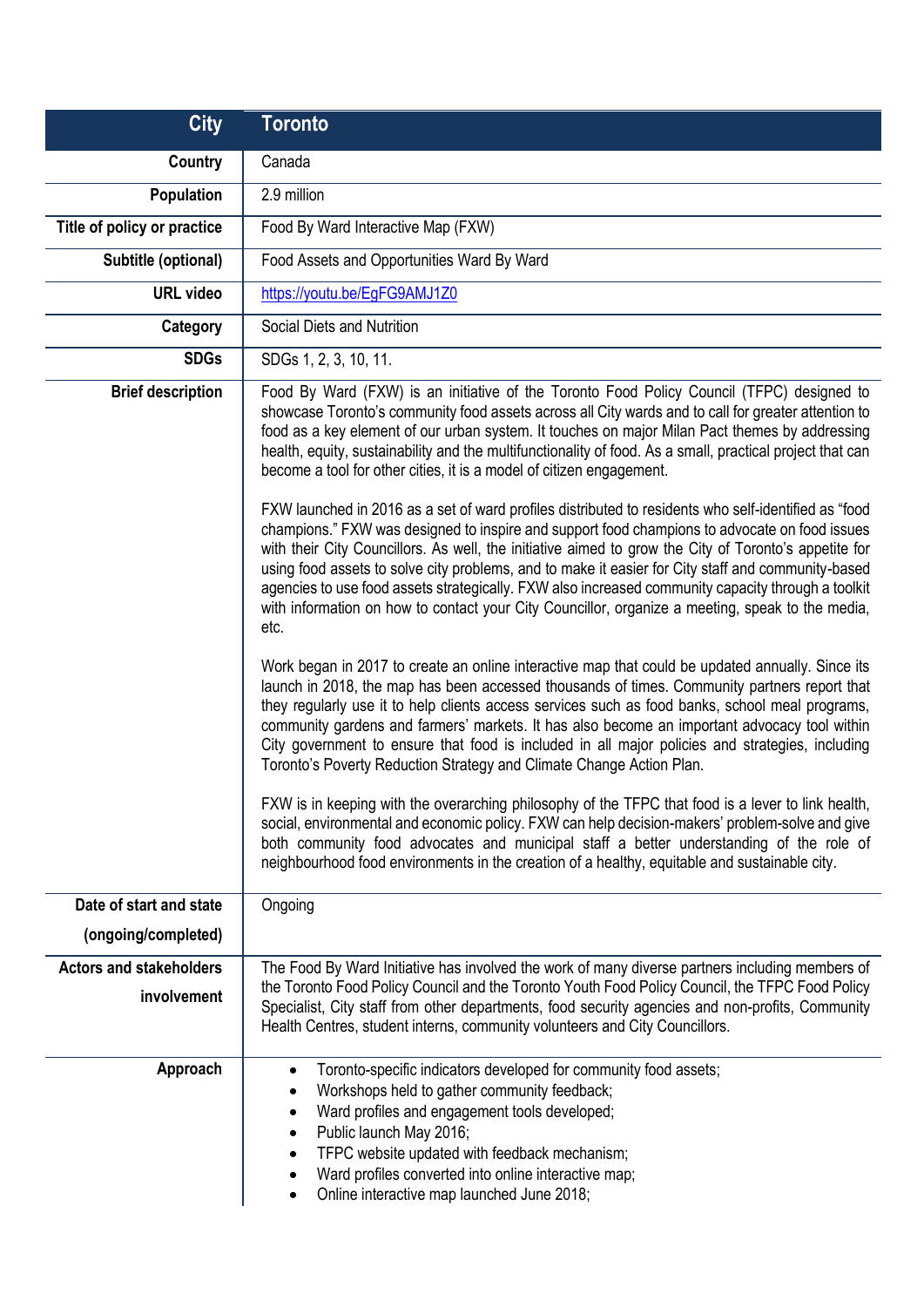|                              | Methodology for keeping the map updated, as well as new tools for community<br>engagement, currently being developed.                                                                                                                                                                                                                                                                                                                                                                                                                                                                                                                                                                                                                                                                                                                                                                                                                                                                                                                                                                                                                                                                                                                                                   |
|------------------------------|-------------------------------------------------------------------------------------------------------------------------------------------------------------------------------------------------------------------------------------------------------------------------------------------------------------------------------------------------------------------------------------------------------------------------------------------------------------------------------------------------------------------------------------------------------------------------------------------------------------------------------------------------------------------------------------------------------------------------------------------------------------------------------------------------------------------------------------------------------------------------------------------------------------------------------------------------------------------------------------------------------------------------------------------------------------------------------------------------------------------------------------------------------------------------------------------------------------------------------------------------------------------------|
| Innovation                   | Asset mapping is a growing field. Maps are increasingly used as planning tools for social and<br>economic development. They help assess the current condition of a community, facilitate<br>communication among stakeholders, foreground problems, and contribute to the design of<br>solutions. However, community food asset mapping is still relatively new. The FXW project helps<br>food advocates overcome a major challenge -- convincing cities that food is a lever that can be used<br>to solve multiple city problems, including food insecurity, social isolation, newcomer integration,<br>waste and water management, and resilience in the face of climate change.                                                                                                                                                                                                                                                                                                                                                                                                                                                                                                                                                                                       |
|                              | Planners typically use maps for internal purposes. FXW was the first initiative in Canada to use<br>asset mapping to look both inward and outward. It helps put food on the City agenda by engaging<br>City staff and politicians, and by providing them with a useful tool for understanding the role of food<br>in cities. It also engages citizens and provides a forum for citizen participation. The FXW initiative<br>is hosted by the TFPC as a model of citizen participation in local governance.                                                                                                                                                                                                                                                                                                                                                                                                                                                                                                                                                                                                                                                                                                                                                              |
| Impact                       | The FXW initiative puts literally puts equity on the map. A major motivating factor behind the FXW<br>initiative was to give residents in low-income neighbourhoods lacking in food services and resources<br>the tools they need to advocate for themselves. Toronto is the child poverty capital of Canada with<br>more than 26% of children living in families with low income. The highest rates of poverty are in<br>racialized, Indigenous and newcomer communities. FXW brought to light that wards with more low-<br>income residents often have fewer food assets than wealthier communities. An added feature of the<br>online map is an overlay of median income across the city, which highlights where food assets do<br>not correlate with need.                                                                                                                                                                                                                                                                                                                                                                                                                                                                                                          |
|                              | The FXW initiative was met with great enthusiasm from community members, especially in<br>underserved communities. More than 250 people attended the launch event at Toronto City Hall,<br>including 15 City Councillors. Since the map went online, it has been frequently used by community<br>agencies to help their clients access food resources. The TFPC has received enthusiastic feedback<br>from several community agencies, who wish to partner to expand the map and use it as a tool for<br>community organizing and skills building.                                                                                                                                                                                                                                                                                                                                                                                                                                                                                                                                                                                                                                                                                                                      |
| <b>Inclusion</b>             | FXW has facilitated inclusion on multiple levels and has the potential to address all of the thematic<br>areas of the Framework for Action. It is a "whole of government" initiative which has encouraged<br>collaboration among staff across City divisions, who provide data on an ongoing basis, and it has<br>created many opportunities for collaboration among municipal government and civil society<br>partners. It continues to draw in more civil society partners and private sector players, and to create<br>meaningful collaborations with communities within the Toronto city region. For example, the City of<br>Toronto, through the TFPC and the Economic Development Division, was a founding member of<br>the Golden Horseshoe Food and Farming Alliance, a partnership among the Ontario government,<br>the City of Toronto, and the five regions surrounding it. The mission of the GHFFA is to identify<br>pathways for a more integrated approach to food and farming viability in the region in order to ensure<br>its vitality as a leading food and farming cluster. The GHFFA recently embarked on a mapping<br>exercise of its own, and there is ongoing collaboration with the TFPC on how to use food asset<br>mapping most effectively. |
| <b>Adversity coefficient</b> | One of the biggest challenges in a prosperous Global North city such as Toronto is inequity across<br>neighbourhoods. The FXW initiative provides a visually dramatic way of depicting such inequities.<br>The FXW initiative shows what can be done by one staff person with enthusiastic community<br>backing. Literally thousands of volunteer hours from Toronto Food Policy Council and Toronto Youth<br>Food Policy Council members and many others went into developing this initiative – from collecting<br>data to connecting with food champions to producing advocacy tools to organizing workshops and                                                                                                                                                                                                                                                                                                                                                                                                                                                                                                                                                                                                                                                      |